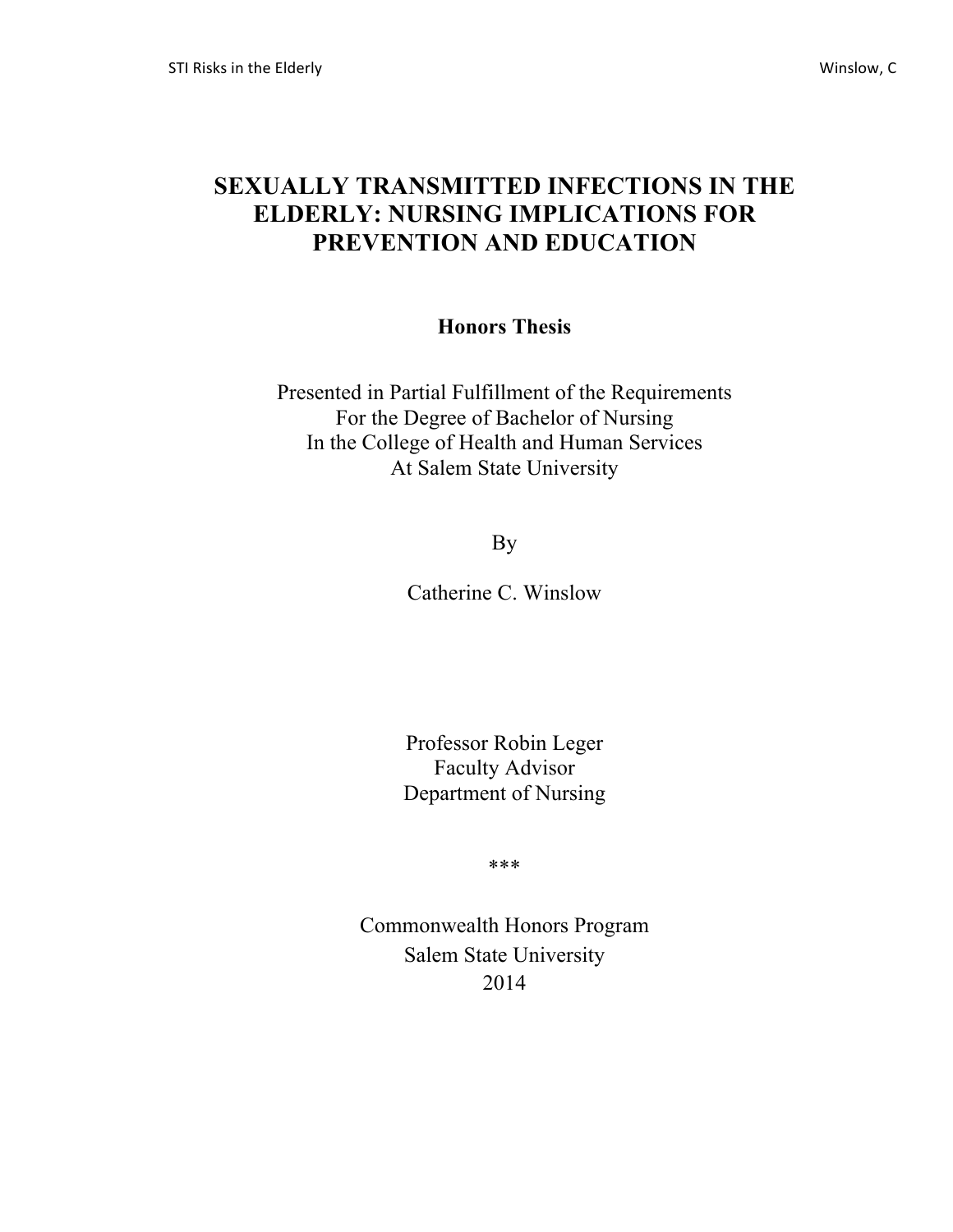## **Table of Contents**

|                                                                 |                                                                                                                | Page |
|-----------------------------------------------------------------|----------------------------------------------------------------------------------------------------------------|------|
| Introduction                                                    |                                                                                                                |      |
| Epidemiology                                                    |                                                                                                                |      |
| <b>Risk Factors</b>                                             |                                                                                                                |      |
|                                                                 | Prevention and Detection (1) matter control and the Prevention and Detection (1) matter and the Prevention and |      |
| <b>Nursing Implications</b>                                     |                                                                                                                |      |
| <b>Stakeholders</b>                                             |                                                                                                                |      |
| Conclusion                                                      |                                                                                                                |      |
| Reference                                                       |                                                                                                                |      |
| Appendices                                                      |                                                                                                                |      |
| Appendix A: Sample Logic Model for School-Based HIV/STD and Sex |                                                                                                                |      |
| <b>Education Programs</b>                                       |                                                                                                                |      |
| Appendix B: Sample Logic Model for Elderly STI Education and    |                                                                                                                |      |
| Prevention (Adapted from Appendix A)                            |                                                                                                                |      |
|                                                                 | Appendix C: STI Model of Care Implementation Plan 2010-2014 19                                                 |      |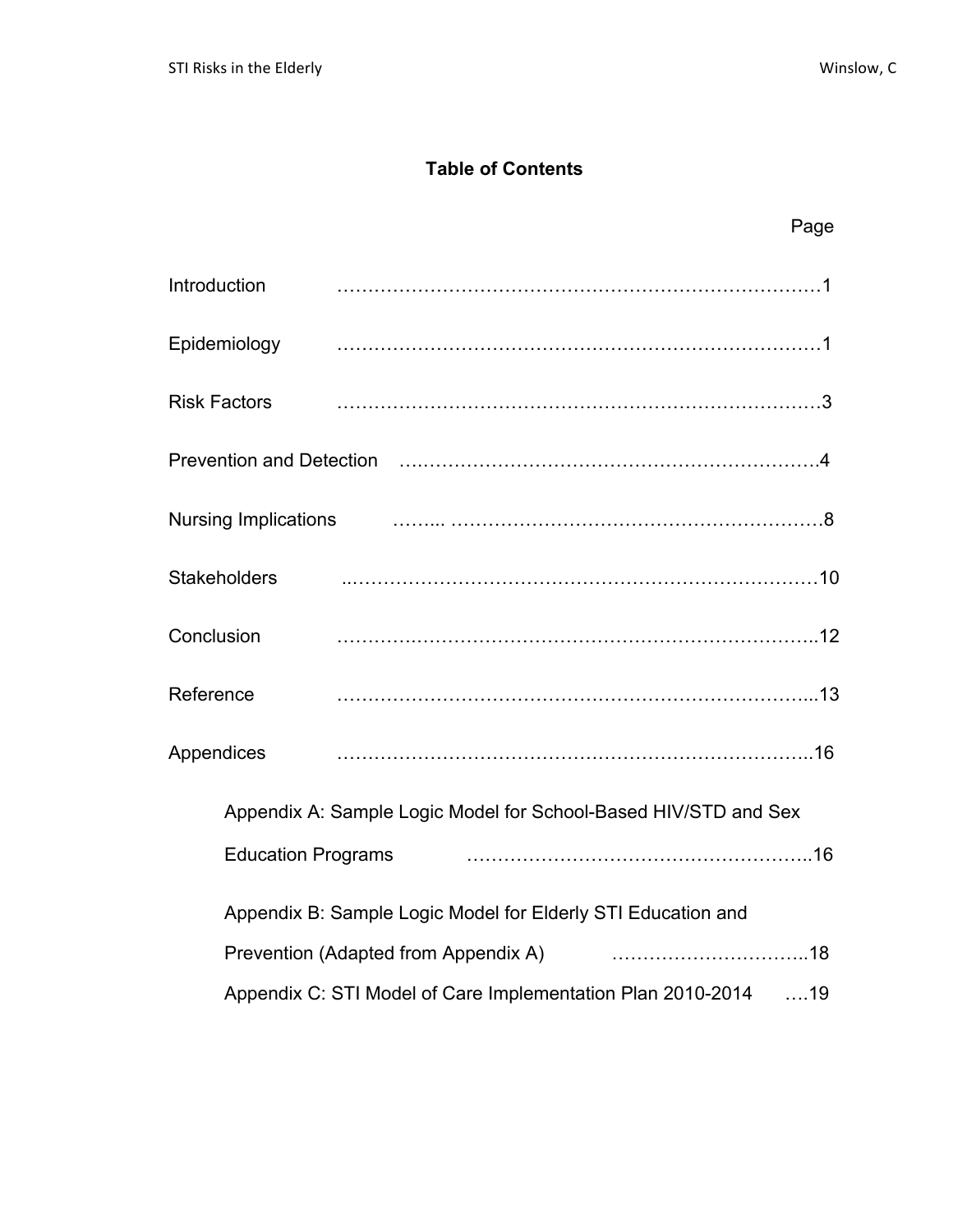#### **Introduction**

Sexually transmitted infections (STI) in the elderly have just recently been discussed in the literature and despite what some people think, the elderly are still sexually active. According to the National Council on the Aging, 48% of 1300 people (aged sixty or older) surveyed reported that they were sexually active (Calvet, 2003). The elderly population is viewed as "high-risk" for STIs, including HIV/AIDs, for a number of reasons; such as their age or changes in the immune system (Letvak & Schoder, 1996). Because STIs are a serious public health issue across the life span, there are nursing implications for education and methods of prevention to decrease the rates of STIs including for the elderly. There is no age barrier that protects you from STIs. STIs are a problem in our society especially with the increasing number of those in the elder population.

#### **Epidemiology**

Rates of specific STIs in this population vary depending on the disease. The rate of chlamydia in those 55 and older is less than 5 per 100,000 adults (Calvet, 2003). There are less than 10 cases of gonorrhea per 100,000 adults 55 and older (Calvet, 2003). Because the Herpes Simplex Virus (HSV-2) is not a mandatory reportable disease, the rates can't be calculated as accurately. It is estimated that about 25% of cases of HSV-2 reported occur in adults 50 and older. Human Papilloma Virus (HPV) is the most common STI, although it is not a mandatory reportable disease. In the elderly population, HPV related cancers are the biggest concern. Ninety-three percent of cervical cancers are caused by HPV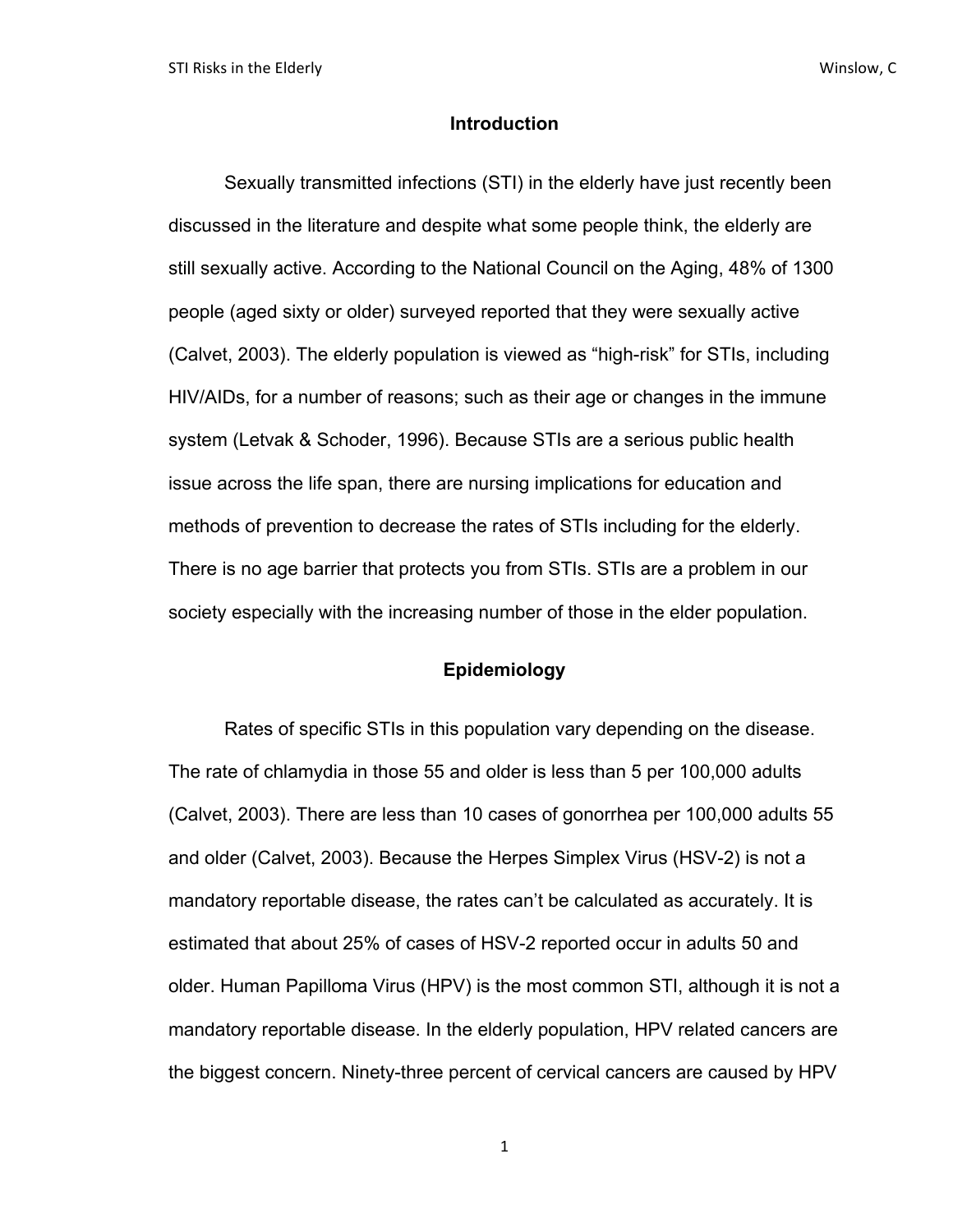and 25% of new cases of cervical cancer reported occur in women 65 and older. Although there are no definitive numbers, conclusions can be drawn about the high risks that HPV can cause among the elderly population (Calvet, 2003).

The number of people with HIV/AIDs is increasing in the elderly population. According to the National Institute on Aging (NIA) (2009), about 25% of all HIV/AIDs cases are found in individuals 50 and over. Ten percent of confirmed AIDs cases are in individuals over 50, and 3% of cases are in those over 60 (Zagaria, 2003). Part of this increase could be attributed to the advancements in tracking and treatment over the past few decades. People with HIV/AIDs are living longer because of advanced combinations of medicines available (NIH, 2009).

Early syphilis is less common in the elderly population, with a rate of less than one case per 100,000 adults 55 and older (Calvet, 2003). However, latent and neurosyphilis is more common (Calvet, 2003). Latent syphilis has no signs or symptoms of the disease for at least one year after the initial exposure to the infection. The patient must have a positive nontreponemal test (VDRL or RPR) and a positive treponemal (FTA-ABS or MHA-TP) test without any previous history of syphilis diagnosis. A patient may also have latent syphilis if he or she has had a history of syphilis treatment and their nontreponemal titer is four times greater than the last one they received (CDC, 2012). Neurosyphilis occurs when the organism that causes syphilis, *Treponema pallidum*, invades the central nervous system (CDC, 2012). This can occur at any stage in the disease and causes a number of neurological syndromes (Calvet, 2003). Patients with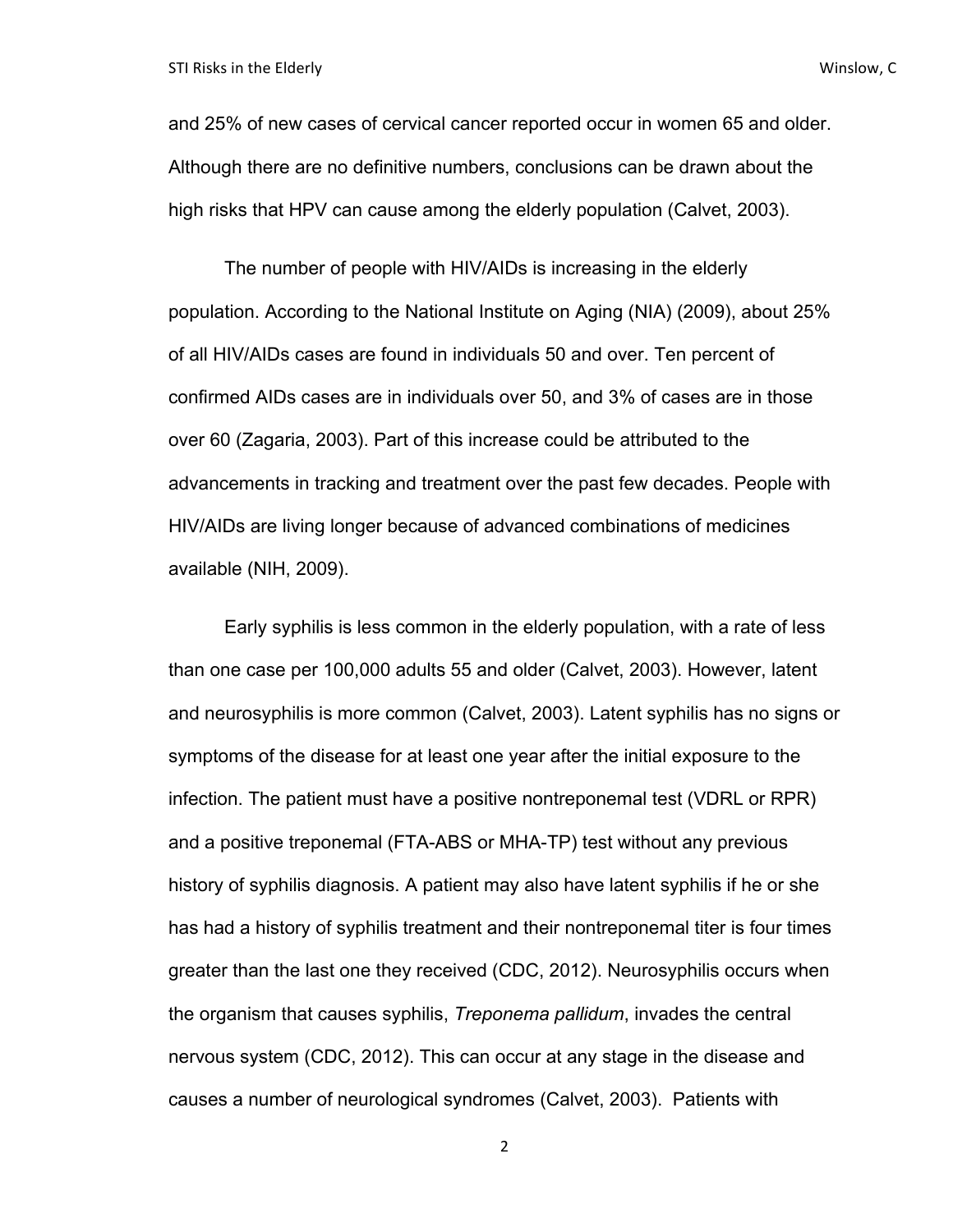neurosyphilis may present with meningitis, dementia, deafness, optic atrophy, and sometimes even strokes. Elderly people may be tested for syphilis after presenting with one of these syndromes; however, the tests (VDLR or RPR) are not always accurate, with about 25% of tests showing to be false-negatives. (Calvet, 2003).

#### **Risk Factors**

There are a number of reasons why the elderly population is considered to be "high risk" for STIs. The simplest risk we can attribute to the high prevalence of STIs is the age itself of this population. The immune systems of the elderly population are not as strong as they once were. They are more susceptible to a variety of infections, and STI's are no exception (Letvak & Schoder, 1996). Another age-related risk factor occurs in post-menopausal women. The vaginal wall thins in postmenopausal women and decreases in estrogen levels cause the mucosal lining of the vagina to be more susceptible to abrasions. The increase in abrasions provides more opportunities for infectious organisms to enter the body (Letvak & Schoder, 1996). The elderly population is also at risk for having latent stages of diseases with the possibility that they contracted the disease many years ago and had no signs or symptoms until recently (Letvak & Schoder, 1996). A risk factor that is unique for members of this population is that blood donated for blood transfusions was not screened for HIV/AIDs until 1985 (Chiao, Ries, & Saunde, 1999). Contaminated blood was estimated to cause 15% of HIV/AIDs cases in individuals 50 and older. Because of proper blood screening and handling, these numbers have gone down over the years (Chiao et. al,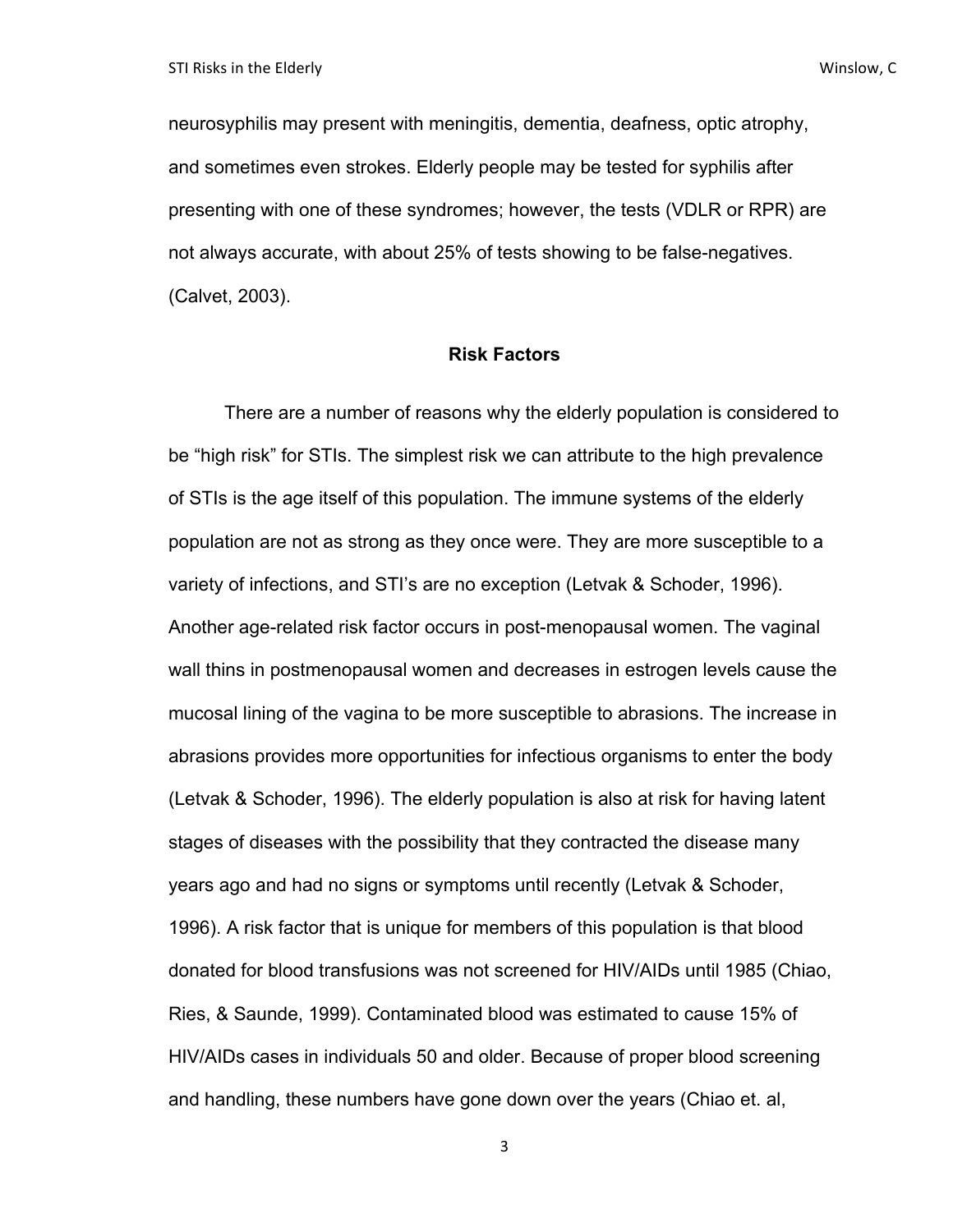1999). However, there may still be members of the elderly population alive today who contracted the disease in this manner.

Another factor that puts this population at greater risk is the growing number and concentration of people in assisted living and nursing homes (Richards, 1999). When it is no longer safe or feasible for an elderly individual to live in their home by themselves, options include: a family member to take them in or for them to move to an assisted living facility or nursing home. The number of people moving into facilities has risen over the past fifty years (Richards, 1999). In these living environments, sexual partners may be more readily available and if relationships aren't monogamous, one infected person can give the infection to multiple partners (Hogsett & Sweet, 2011).

#### **Prevention and Detection**

Members of the elderly population are less likely to use condoms than other age groups. According to Zagaris (2003), elderly people are six times less likely to use condoms than people in their 20's (Zagaria, 2003). There are a number of different theories as to why this occurs, however, lack of education is at the center. Elderly people may not recognize the risk for STIs. Many elderly couples have been in monogamous relationships for most of their lives. When a spouse dies, it is natural for the other person to have relationships with other people. Because they have been in one relationship for so long, they may not know the risks of engaging in sexual activities with others (Letvak & Schoder,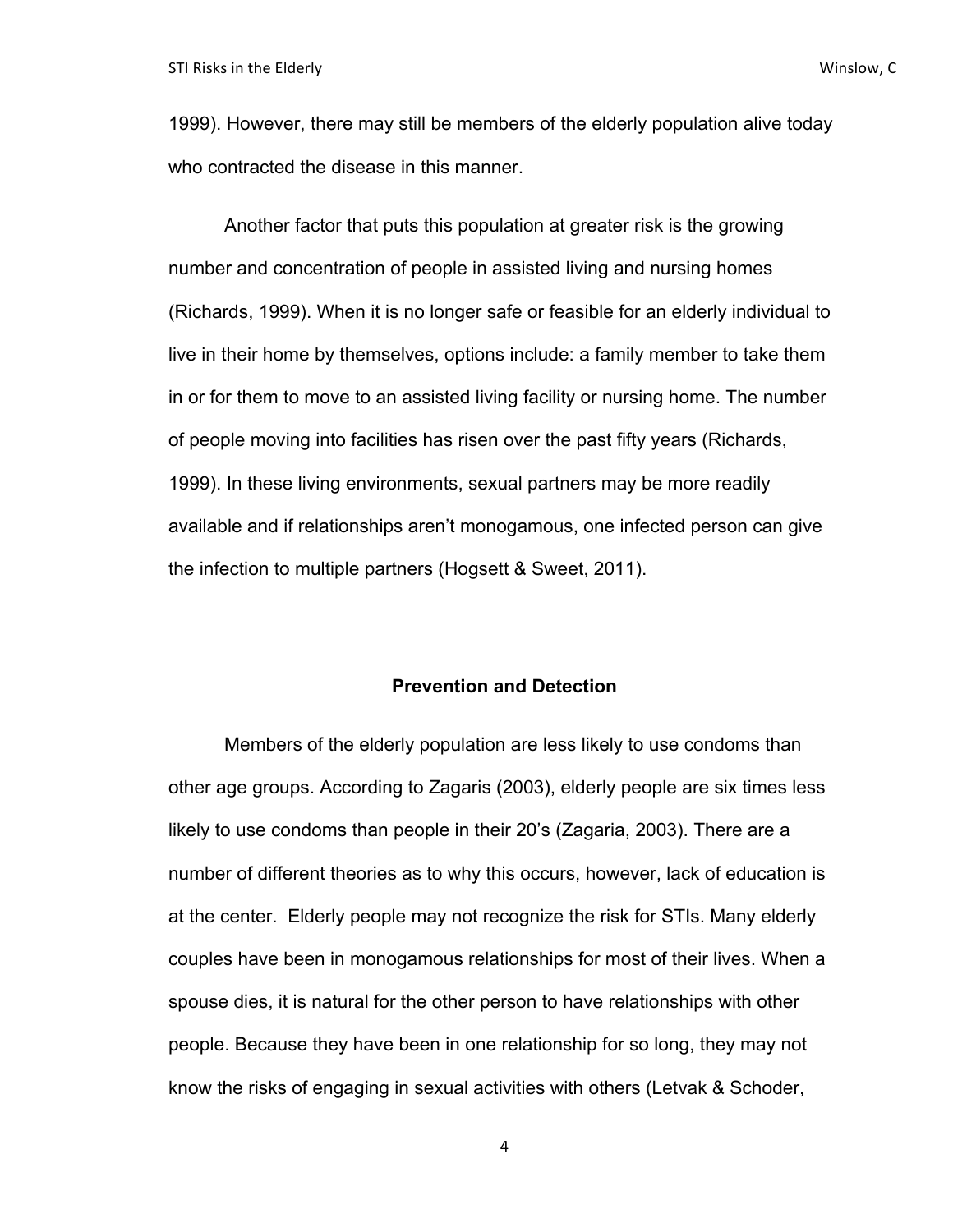1996). Another reason some elderly people may not use condoms is because they are past their reproductive years and no longer have to worry about getting pregnant. If members of this population don't view themselves at risk for STIs once the threat of pregnancy is gone, they may no longer see the need to use protection (Letvak & Schoder, 1996).

Elderly patients can be asymptomatic when they have these diseases. Their symptoms may also present differently or be misdiagnosed as another disease (Letvak & Schoder, 1996). It is common for primary care providers to miss STIs in the elderly population. Health care providers may not consider that their elderly patients are sexually active (Letvak & Schoder, 1996). Lesions on an elderly patient's gentiles are not assumed to be herpes, but another diagnosis that makes more sense to the provider given the patient's age: lesions related to incontinence (Letvak & Schoder, 1996). The common symptoms of HIV/AIDs, which usually consist of aches and pains, can be mistaken for normal signs of aging in the elderly (NIH, 2009).

As stated earlier, health care providers may not consider their elderly patients to be sexually active or to be at risk for transmitting and contracting STIs. Elderly patients may not be comfortable discussing their sexual lives with others resulting in a barrier when trying to obtain a sexual history on a patient (Letvak & Schoder, 1996). Health literacy when it comes to terminology may also be a barrier. According to the National Networks of Libraries of Medicine (2012), health literacy is the capability of individuals to obtain, process, and apply knowledge to make decisions about their health. Health care providers may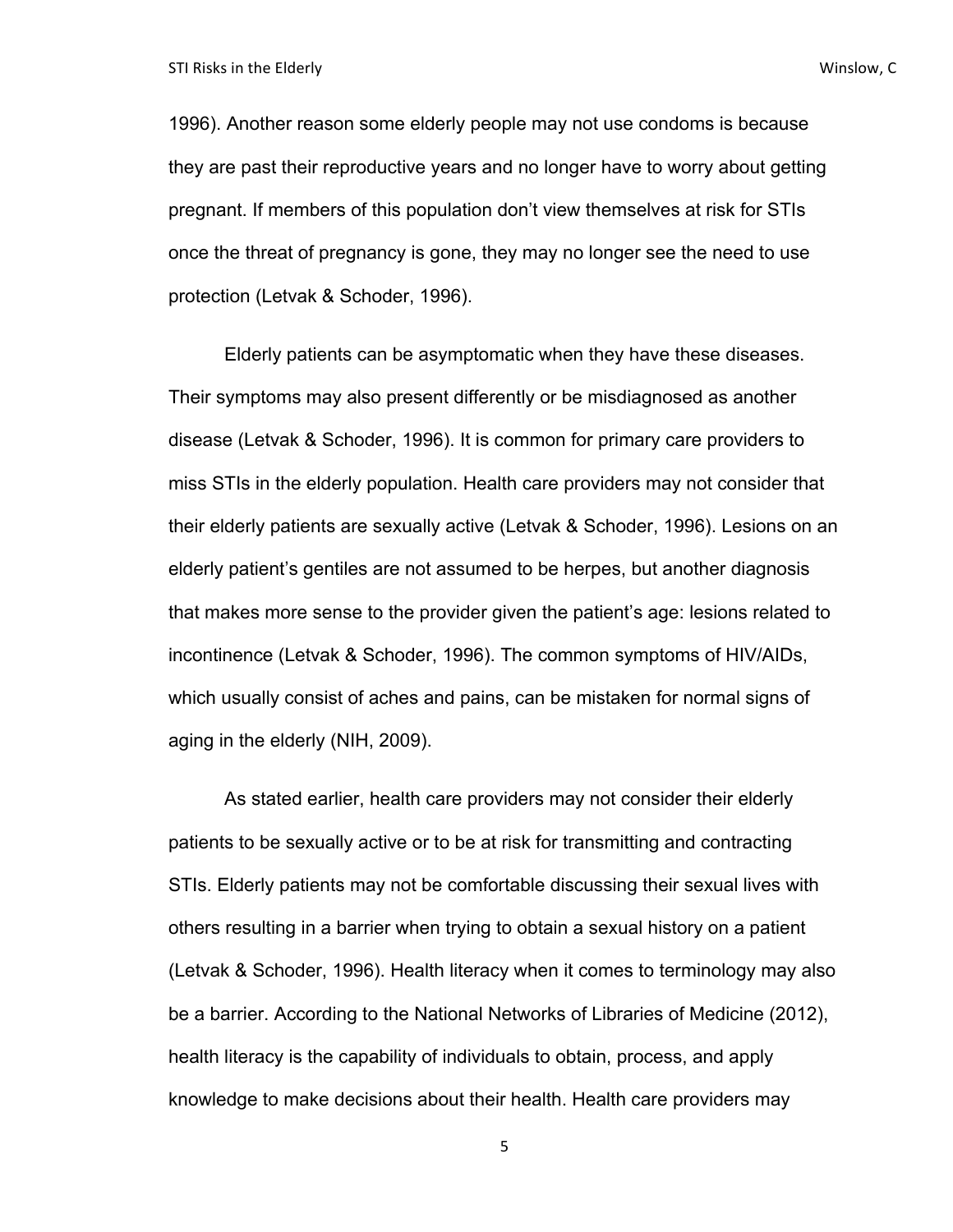overestimate patients' health literacy levels, which may lead to problems, such as medication adherence and follow-ups with procedures. Elderly patients may not understand some of the questions related to their sexual history or not have the same knowledge as the younger population about safe sex practices (Letvak & Schoder, 1996).

Screenings can be done to detect diseases and to facilitate those infected from transmitting it to others. There are many different screening tests available to detect STIs. A simple urine test can be done to determine the presence of chlamydia. Nucleic acid amplification tests (NAAT) are performed on the sample. Because the prevalence of this infection is normally low in the elderly population, a positive test should be treated with caution and a second test is recommended (Calvet, 2003). The NAAT's used to detect chlamydia have also been approved to detect the presence of gonorrhea in a patient's urine. However, since the rate of this disease is not high compared to other populations, obtaining a culture from urethral discharge is recommended, as the test is more sensitive (Calvet, 2003). As mentioned earlier, there are screening tests to detect syphilis as well. A positive nontreponemal test indicates the presence of the disease, however, the sensitivity of these tests are high. It is important to be wary about falsenegatives (Calvet, 2003). Giving a treponemal test or testing for antibodies against *T. pallidum* can be more accurate for this population when syphilis is suspected but the nontreponemal test came back negative (Calvet, 2003). Blood tests can be done to detect the presence of HSV-2; however these are only done if a patient is showing symptoms. Routine screenings aren't done because it is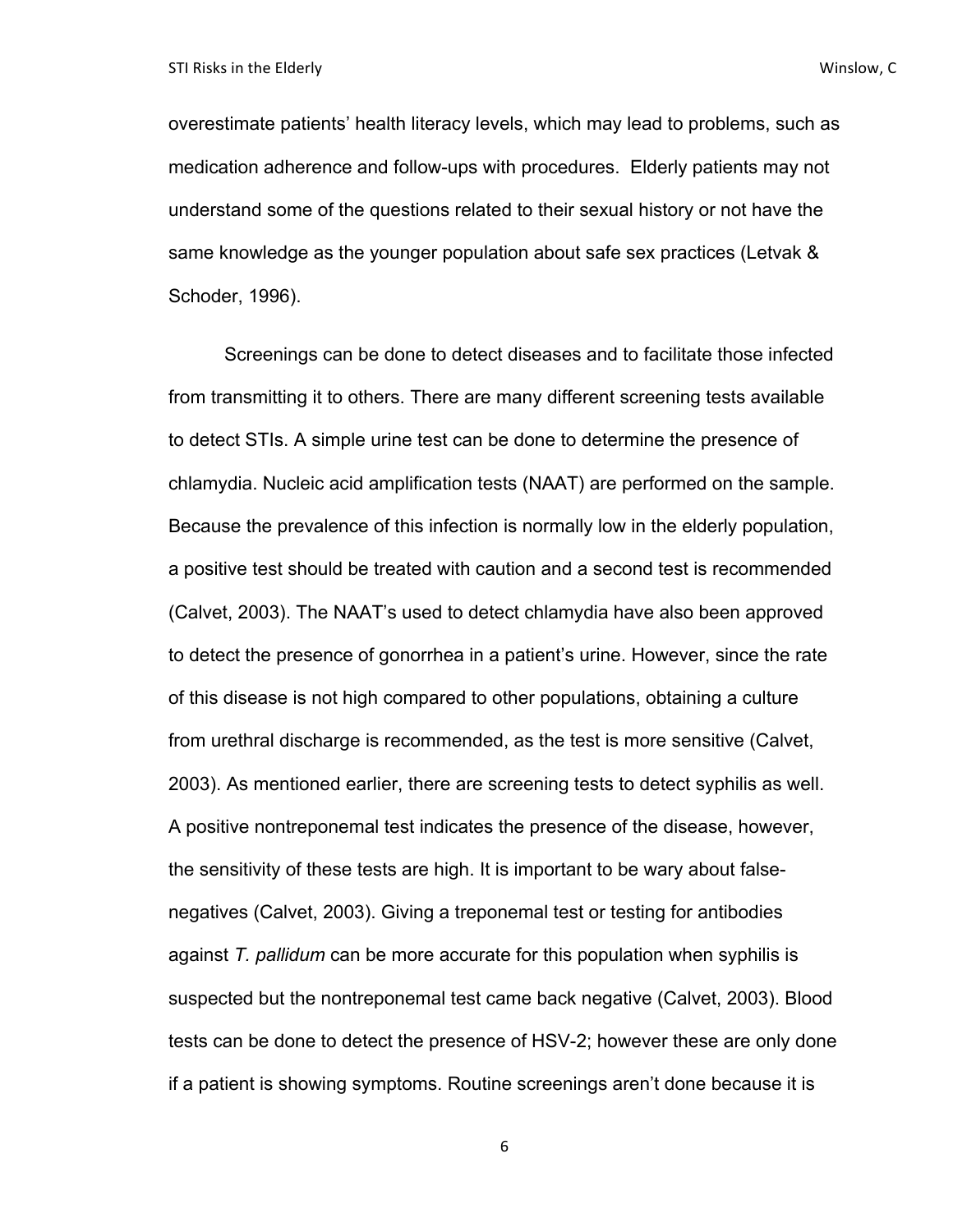thought that there is no reason to look for the disease if there are no symptoms and not bothering a patient (Calvet, 2003). Pap smears are done to detect the presence of HPV or any abnormal cells that may indicate cancer. Postmenopausal women have been shown to be at greater risk for cervical cancers, so it is very important that pap smears be done fairly regularly. There is debate on how often a postmenopausal woman should be screened for HPV and related cancers if they have had normal results throughout their history (Calvet, 2003). The current recommendations are for women over the age of 21 to get a Pap smear at least every three years. If they are between the ages of 65 and 70 and have three normal Pap smears with no abnormal Pap smears in the last ten years providers may exempt them from further tests (Taylor, 2011).

There are also screening tests to detect the presence of HIV. According to CDC (2013), the most common test is an enzyme immunoassay (EIA), which detects the presence of antibodies for HIV. This test can be performed through a saliva sample, a urine sample, or a blood sample. If the results are positive, another test, the Western Blot test, is done to confirm a diagnosis of HIV positive (CDC, 2013). Screenings are also done on all donated blood products beginning in 1985 in the United States, and because of this process, this type of transmission has almost been completely eliminated (Richards, 1999).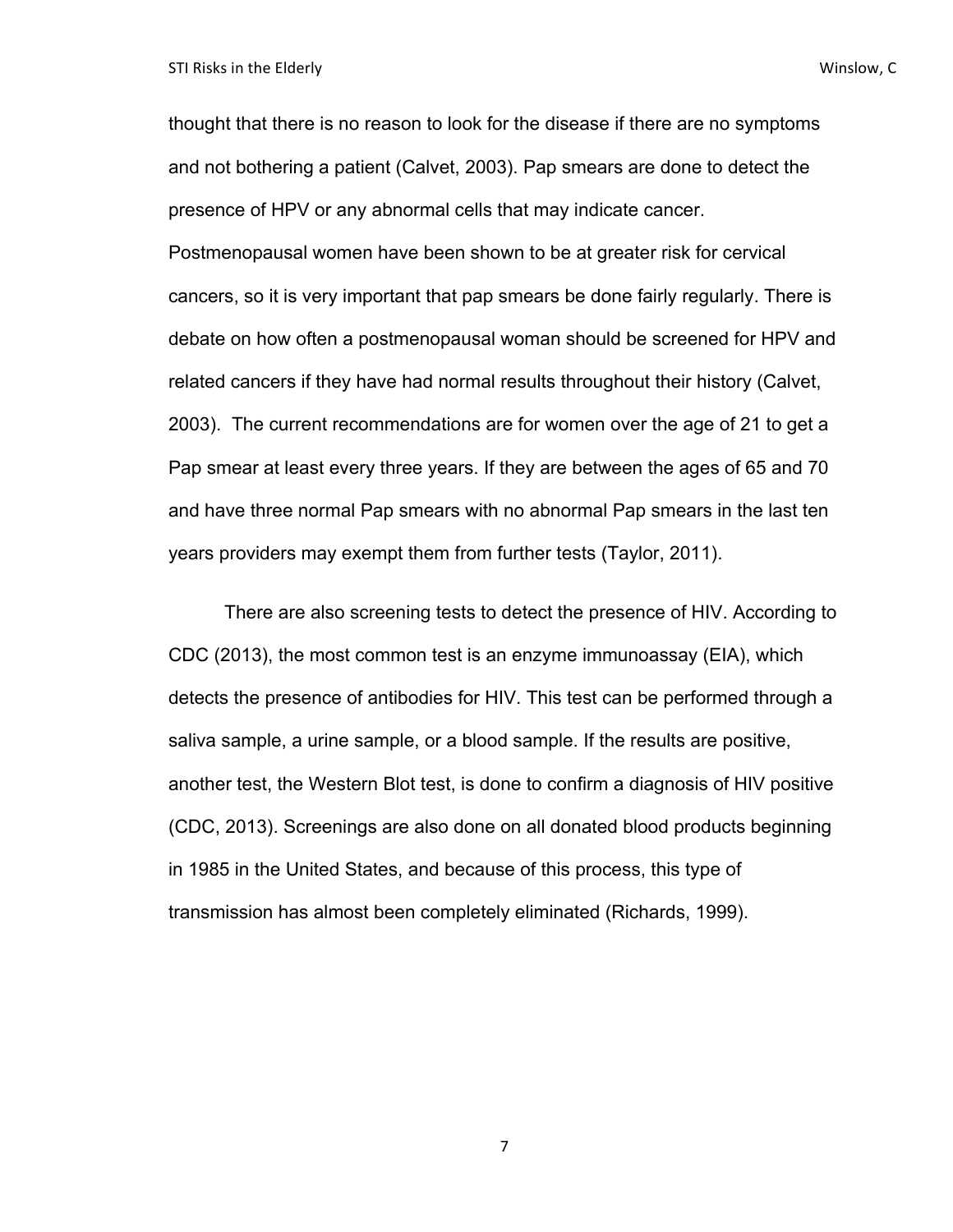#### **Nursing Implications**

One could argue that the main reason for the high rates of STIs is due to lack of education in this population regarding this subject. As nurses, it is essential to make sure patients are well educated about their health and possible concerns. The elderly population needs to be educated on many topics when it comes to STIs. First of all, they need to be educated on the fact that they are actually at risk for STIs. It is crucial for them to understand that when they have sex with a new partner, they are exposing themselves to any infections of any past sexual partners the new partner may have had (Letvak & Schoder, 1996). Encouraging open communication between two sexual partners could prevent transmission (Letvak & Schoder, 1996). Tips on safe sex practices, such as using condoms and limiting the number of sexual partners may also help decrease the spread of STIs (Letvak & Schoder, 1996).

When discussing safe sex practices, it is important to recognize any barriers, such as age or health literacy that may hinder education for this population. Those with poor eye sight may have trouble reading material given to them about safe sex practices (Letvak & Schoder, 1996). Health care providers for this population need to make adjustments and take into account age-related hindrances. Providing pamphlets with larger print may help to avoid this problem. Having large pictures may also be helpful. Pictures and diagrams may be especially useful if the patient doesn't fully understand the instructions. It requires a tenth grade schooling level to understand the directions in a box of condoms (Letvak & Schoder, 1996). Giving simple, large printed directions, pamphlets and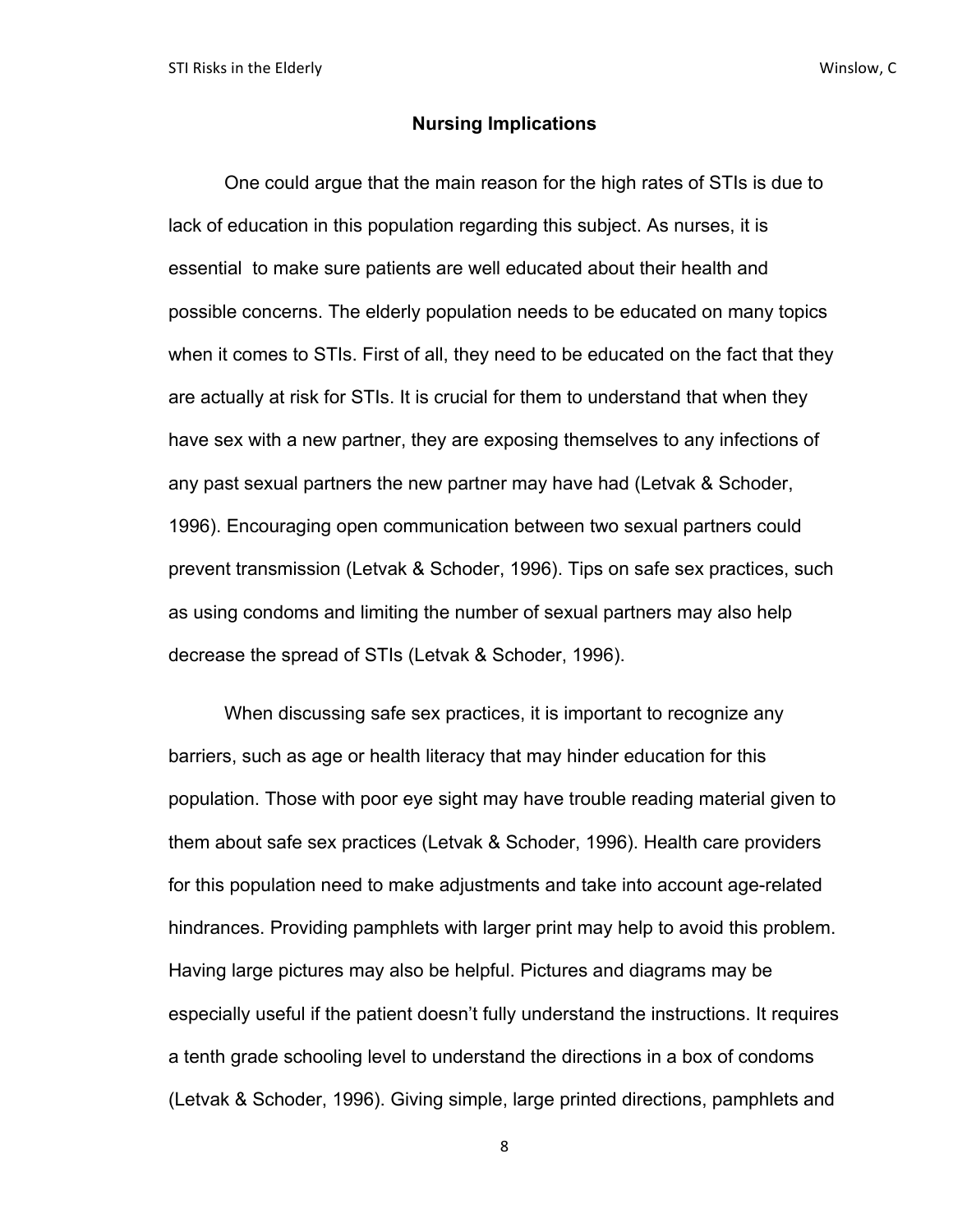diagrams can reduce the barriers and increase the use of safe sex practices, including condoms (Letvak & Schoder, 1996).

Benjamin Franklin once said, "An ounce of prevention is worth a pound of cure". Preventing diseases is much more effective than treating a disease. Treatment often costs more than prevention. There is a growing shift in the health care paradigm in our society from treating diseases to preventing diseases. Public health is devoted to prevention and screenings instead of waiting for people to be diagnoses. Prevention and early detection of diseases result in better health outcomes and are more cost effective than waiting for a full blown disease or infection. Nurses can provide a number of interventions to prevent the spread of STIs among the elderly population. Asking the patients direct questions during the sexual health history can identify risk factors patients may have (Letvak & Schoder, 1996). Asking questions can determine how high the risk for contracting and transmitting a STI may be for an individual. If an elderly individual states that they are not sexually active, it can be concluded that the risk for this person of contracting or spreading an infection is low. If a patient claims they are active with multiple partners, that patient is at high risk.

Encouraging the use of protection when engaging in sexual activity is also an effective way nurses can help prevent the spread of STIs in the elderly population. Condoms are the primary contraceptive device used prophylactically against STIs (Letvak & Schoder, 1996). Spermicides and vaginal barriers are also effective and can be used (Zagaria, 2003). Elderly people may not feel comfortable talking about sexual history with others; however it is crucial for them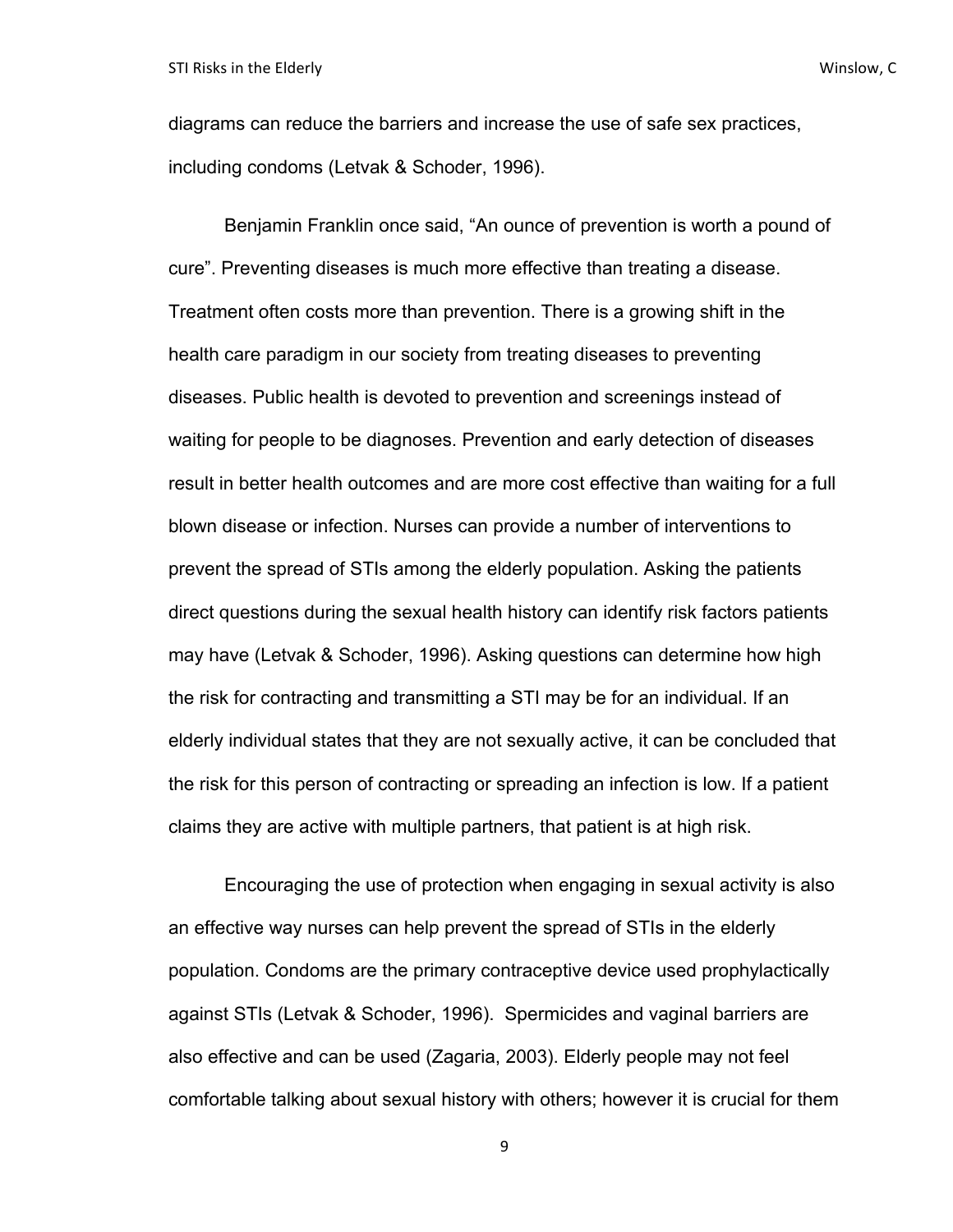to learn how to ask about any possible exposures to infections before having sex with a new partner (Letvak & Schoder, 1996). Limiting the number of sexual partners can also help prevent the spread of STIs. The greater number of sexual partners, the greater the risk for contracting and spreading STIs (Zagaria, 2003).

Another method of prevention that can help specifically with the spread of HIV/AIDs is proper needle handling. Elderly individuals may use needles for a number of medications such as insulin or heparin. Teaching them how to dispose of needles properly can help reduce the spread of the pathogen. Because HIV/AIDs can be transmitted by using contaminated needles as well as sexually, taking precautions against used or "dirty" needles can help reduce the number of cases (Zagaria, 2003).

#### **Stakeholders**

The concept of STI prevention in the elderly is a relatively new topic and not much research has been concluded (Helmes & Chapman, 2012). Elders need education regarding sexual health and at risk behaviors for STIs. Nurses taking care of this population aren't providing adequately for these patients, and neither are the physicians (Helmes & Chapman, 2012). Feeling awkward talking about this subject with the patients in this population, or it could be because they simply don't have the age appropriate information themselves (Helmes & Chapman, 2012). Whatever the reason, changes need to be made in order to protect the health of the elderly population. The education programs offered and the methods of teaching need to be adjusted to the population, which includes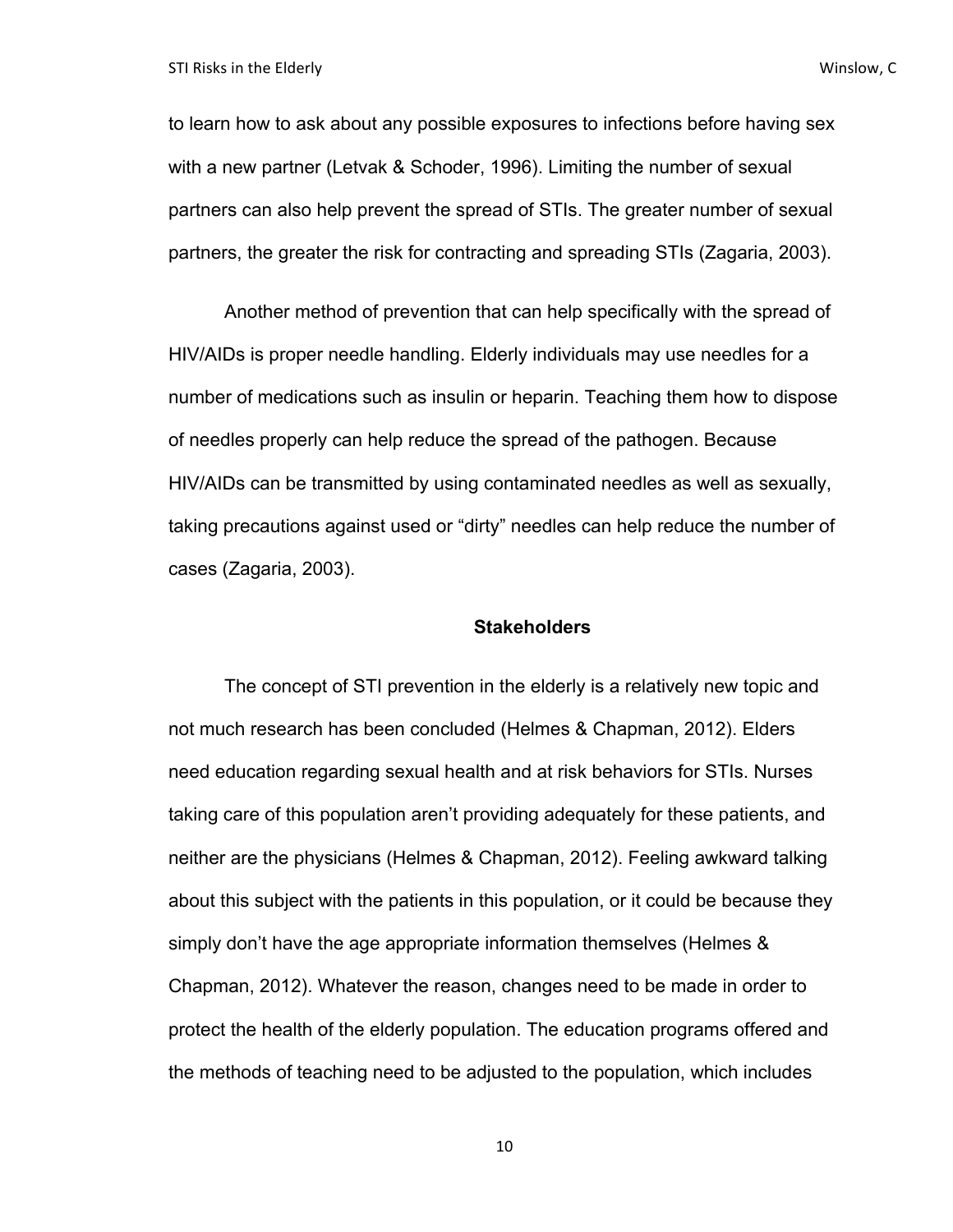STI Risks in the Elderly **And Containers** and Containers and Containers and Containers and Containers and Containers and Containers and Containers and Containers and Containers and Containers and Containers and Containers

patients as well as elder care providers, as does the content. Methods of improving education could include providing workshops or classes at local senior centers and/or for activities in retirement communities. Having material that is easy to read and understand is also crucial for the education to be effective (Letvak & Schoder, 1996). Content may need to be added that applies specifically to the elderly population. Certain age-related diseases, like heart disease, COPD, diabetes, circulation problems, etc. can affect sexual health. Information about how these diseases may affect sexuality need to be made available (Helmes & Chapman, 2012) and may encourage attendance as well as sexual health behaviors.

Organizations involved in the medical care of elderly patients need to collaborate in order to provide the best care for their patients. Collaborations could include local stakeholders, such as the local Department of Public Health, physicians and nurse practitioners who specialize in gerontology, homeless shelters, and other local elder services. There needs to be advocacy about STIs in the elderly on a national level as well. Grants from demonstration projects are offered through various organizations, including the Center for Disease Control. Pharmaceutical companies are also stakeholders. By utilizing a memorandum of understanding between stakeholders, then more can be done to educate the elderly and stop the spread of STIs.

The parties involved can develop a model in which they agree upon how to efficiently and effectively educate the elderly population and reduce the spread of STIs among them (WA Health Networks, 2010). The model should include a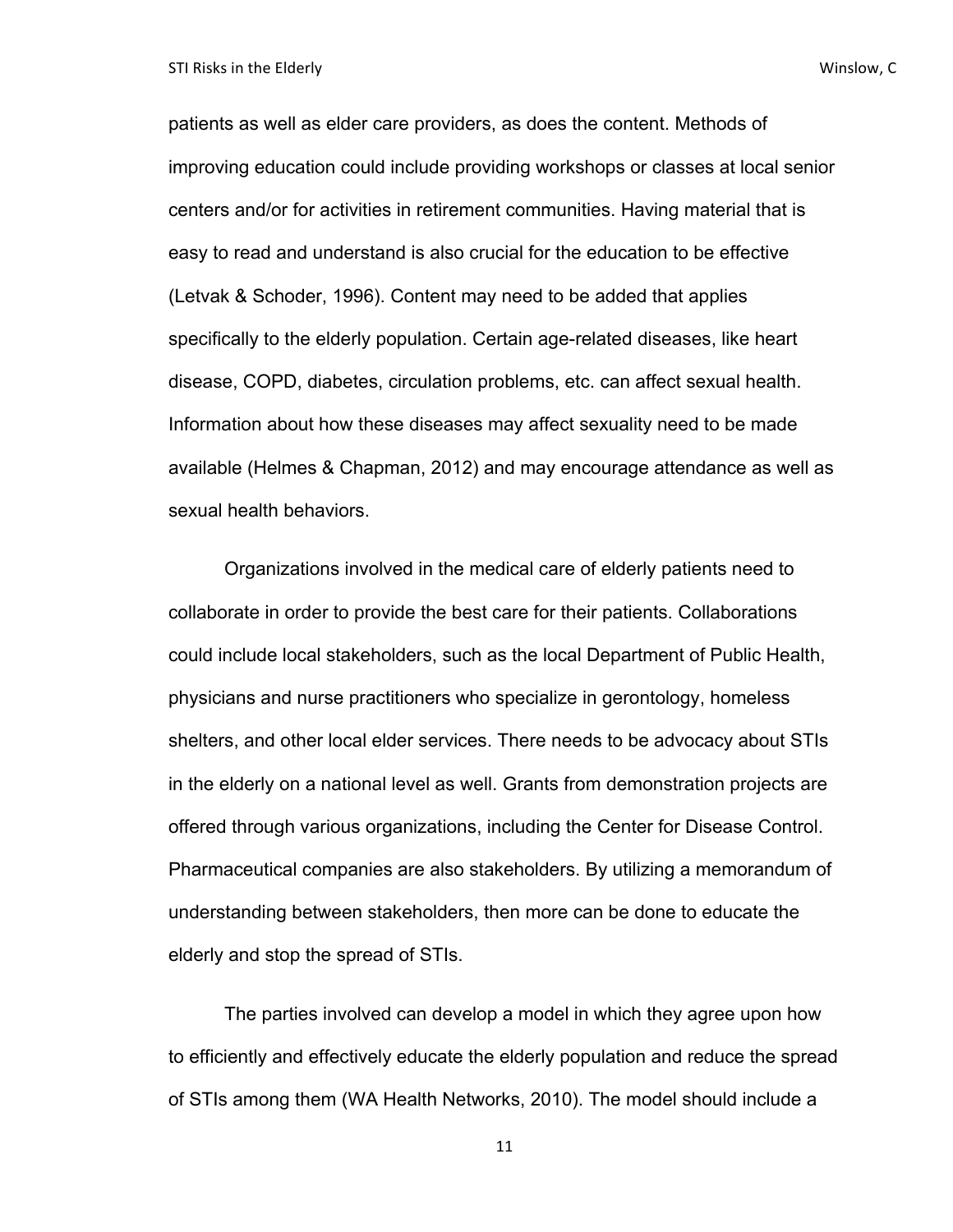well-defined implementation plan that outlines strategies, identifies roles, and includes a way to monitor the effectiveness of the plan (WA Health Networks, 2010). Since adolescent sexuality education is prevalent in our nation, a test designed for adolescents could be altered to cater to the more specific needs of the elderly population. The implemented model is designed to target the elderly population and focus on their needs as a population.

The Michigan Department of Education has developed a K-12 model to help their students learn about STIs and unplanned pregnancies and give them the information they need to protect themselves. Appendix A could be adapted to fit the more specific needs of the elderly population.

#### **Conclusion**

The elderly are a high risk population for STIs, despite any myths or negative connotations associated with older adult sexuality. Members of this population as well as their health care providers need to be educated on risk factors as well as methods of prevention and detection. STIs are easy to detect, but when you're not looking for them, you won't find them. Nurses are responsible for educating their patients about STI risk factors and prevention. Education methods must be tailored Understanding the problem is the first part, now something just needs to be done to change it.

#### References

Calvet, H. M., (2003). Sexually transmitted diseases other than human immunodeficiency virus infection in older adults. *Aging and Infectious*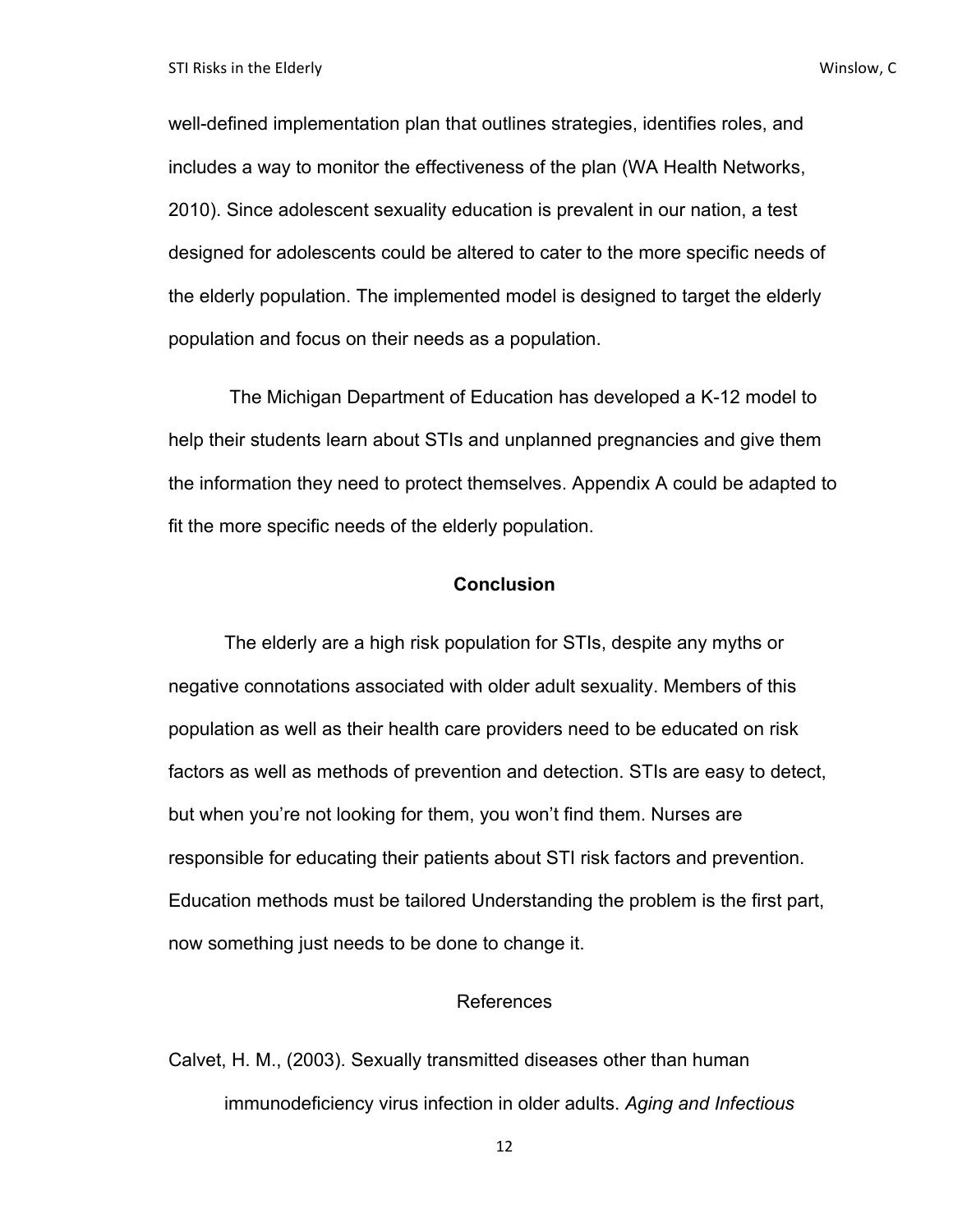*Diseases*. Retrieved from:

http://cid.oxfordjournals.org/content/36/5/609.full

- Center for Disease Control and Prevention. (2012). *Syphilis-CDC fact sheet*. Retrieved from: http://www.cdc.gov/std/Syphilis/syph-fact-sheet-october-2012.pdf
- Center for Disease Control and Prevention. (2013). *HIV testing*. Retrieved from: http://www.cdc.gov/hiv/basics/testing.html
- Chiao, E., Ries, K., & Sande, M. (1999). AIDS and the elderly. *Clinical Infectious Diseases: An Official Publication of the Infectious Diseases Society of America*, *28*(4), 740-745.
- Glassmen, P. (2012). *Health literacy*. Retrieved from: http://nnlm.gov/outreach/consumer/hlthlit.html
- Helmes, E., & Chapman, J. (2012). Education about sexuality in the elderly by healthcare professionals: a survey from the Southern Hemisphere. *Sex Education*, *12*(1), 95-107. doi:10.1080/14681811.2011.601172
- Hogsett, A. & Sweet, D. (2011). Condoms in the nursing homes? *The University of Kansas School of Medicine*. Retrieved from: http://archie.kumc.edu/bitstream/handle/2271/1033/Condoms%20in%20th e%20Nursing%20Homes.pdf?sequence=1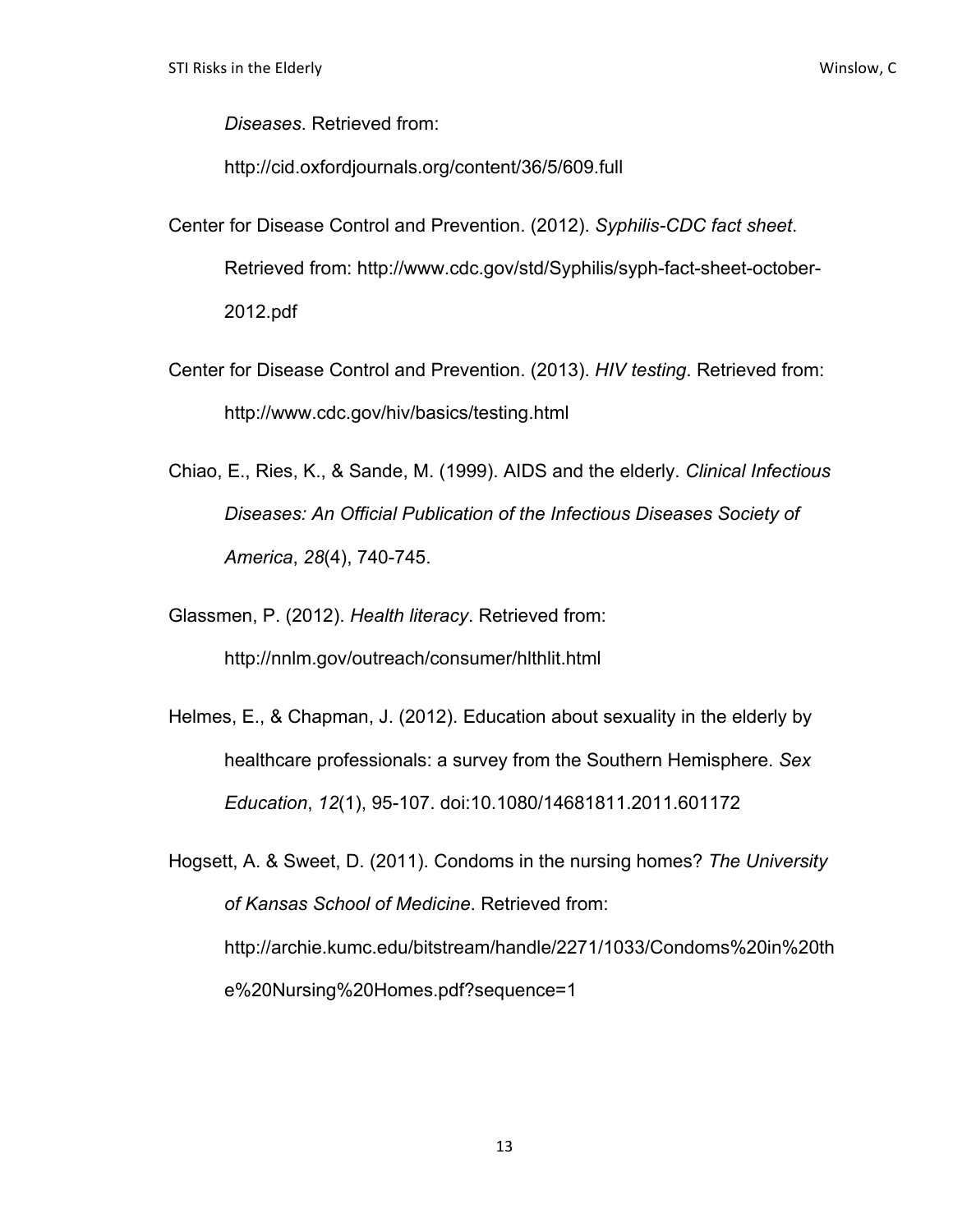- Letvak, S., & Schoder, D. (1996). Sexually transmitted diseases in the elderly: What you need to know: The young aren't the only ones at risk for STDs. *Geriatric Nursing, 17*(4), 156-160. doi:10.1016/S0197-4572(96)80063-2
- Michigan Department of Education (2009). Sample logic model for school-based HIV/STD and sex education programs. Retrieved from: www.michigan.gov/documents/mde/3\_Sex\_Ed\_Logic\_Model\_251697\_7.d oc logic model for sex education
- National Institute on Aging (2009). *HIV, AIDS, and older people*. Retrieved from: http://www.nia.nih.gov/health/publication/hiv-aids-and-olderpeople#sthash.XpaEanhB.dpuf
- Richards, E. P. (1999). *Legal issues in using the public health powers to protect the elderly from HIV-AIDS*. Retrieved from: http://biotech.law.lsu.edu/cphl/slides/HIV in the Elderly.pdf
- Taylor, C. R., Lillis, C., LeMone, P., Lynn, P. (2011). *The fundamentals of nursing: The art and science of nursing care (7<sup>th</sup> ed).* Lippincott Williams & Wilkins.
- WA Health Networks. (2010). STI model of care implementation plan 2010-2014. Retrieved from: www.ashm.org.au/images/pdfs/wa/sti+model+of+care+s.pdf STI model of

care implementation plan 2010-2014